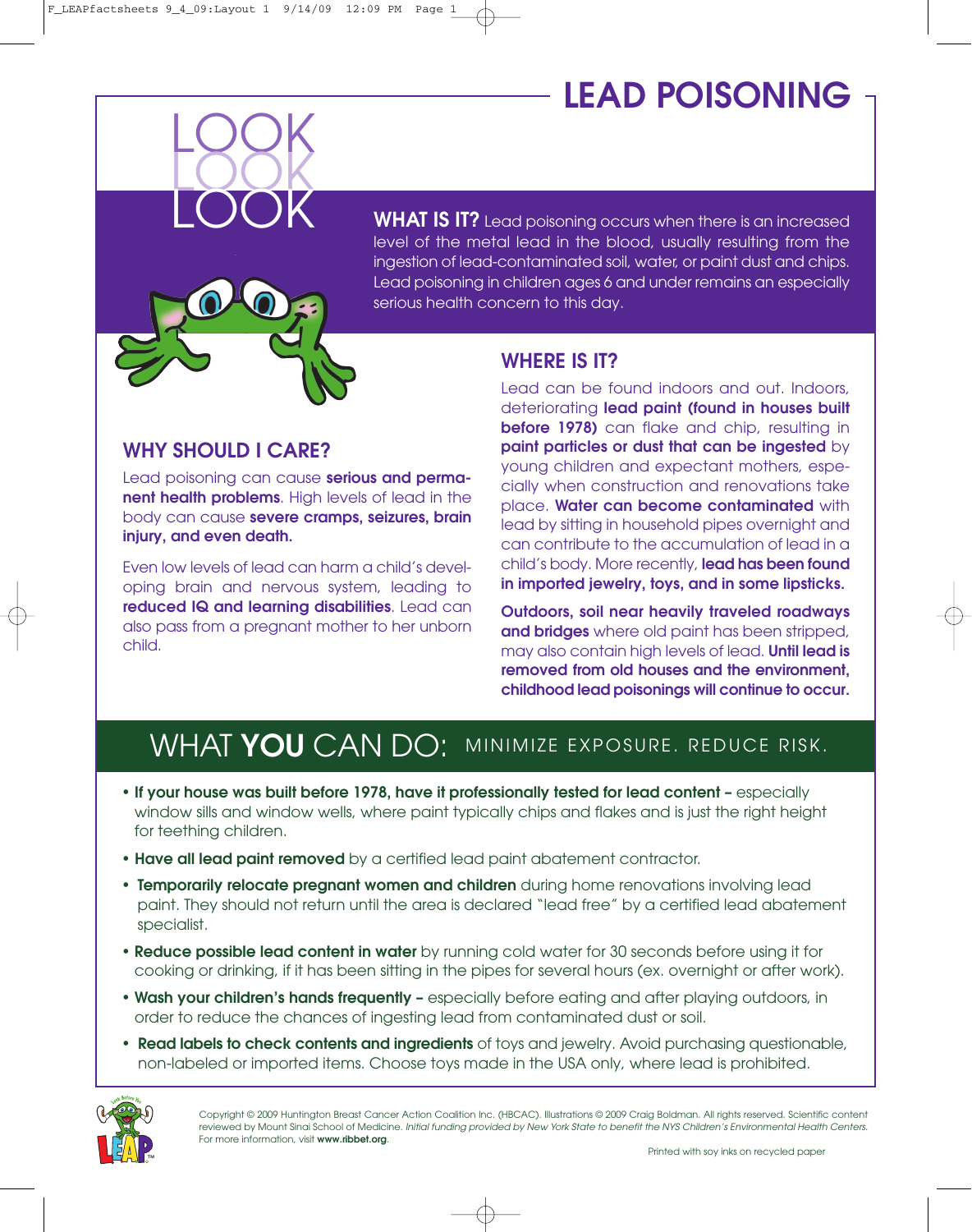## **ENDOCRINE DISRUPTORS**

**WHAT ARE THEY?** Endocrine disruptors are chemicals that may interfere with the body's hormones, which are the "messengers" that help the cells in our organs function properly. These chemicals can "mimic" or replace the body's normal hormone functions and may have adverse health effects.

### **WHY SHOULD I CARE?**

LOOK

LOOK LOOK

Scientific evidence is mounting that endocrine (hormone) disruptors in our environment, have adverse health effects on wildlife and may produce similar health effects in humans:

- **• Reproductive and developmental disorders**
- **• Learning problems** and **immune system dysfunction**
- **Neurobehavioral dysfunctions** at birth and in childhood
- **• Increasing incidence of testicular cancer**, malformation of the male reproductive tract and declining sperm counts
- **• Increasing incidence of breast cancer** The more exposure, the greater your risk. Early life exposures are of particular concern.

### **WHERE ARE THEY?**

Endocrine (hormone) disruptors are found in many common products we use every day. **Bisphenol A (BPA)—a suspected endocrine disruptor—is commonly found in baby bottles** and water cooler containers made of #7 plastic.

One recent study by the CDC showed **95% of Americans have detectable levels of Bisphenol A in their bodies**. Phthalates (plasticizers) found in plastic cups, toys and PVC plastic are also suspected endocrine disruptors.

**Many common cosmetics, shampoos, lotions, and perfumes also contain phthalates and parabens, which are weak endocrine disruptors.** Certain lawn and garden pesticides may act as endocrine disruptors as well.

## WHAT YOU CAN DO: MINIMIZE EXPOSURE. REDUCE RISK.

- **• AVOID buying or using products that contain plastic #3 (PVC), #6 (styrofoam) or #7 (polycarbonate),** especially when purchasing children's toys and other products. Remember the rhyme: "Choose #5, 4, 1 or 2, all the rest are bad for you". Avoid reusing #1 plastic.
- **• Choose a reusable, BPA-free or stainless steel "traveler's mug" or sports bottle.**
- **• Don't microwave foods with plastic wrap or in plastic containers.** Use and store foods in glass, porcelain or stainless steel containers (but do not microwave stainless steel).
- **• Use glass baby bottles** and silicone nipples. Choose pacifiers, "sippy cups" and straws that are labeled "BPA Free".
- **• Read ingredients to choose healthier baby, body, and beauty products**. Ingredients to AVOID are: methylparaben (shampoos, lotions), dibutyl phthalate (DBP) (nail polish), nonylphenol (shampoos, lotions), DEHP (di-(2-ethylhexyl) phthalate or Bis (2-ethylhexyl) phthalate used in PVC plastics.
- **• Choose products that don't contain "fragrances"-** fragrances often contain phthalates.

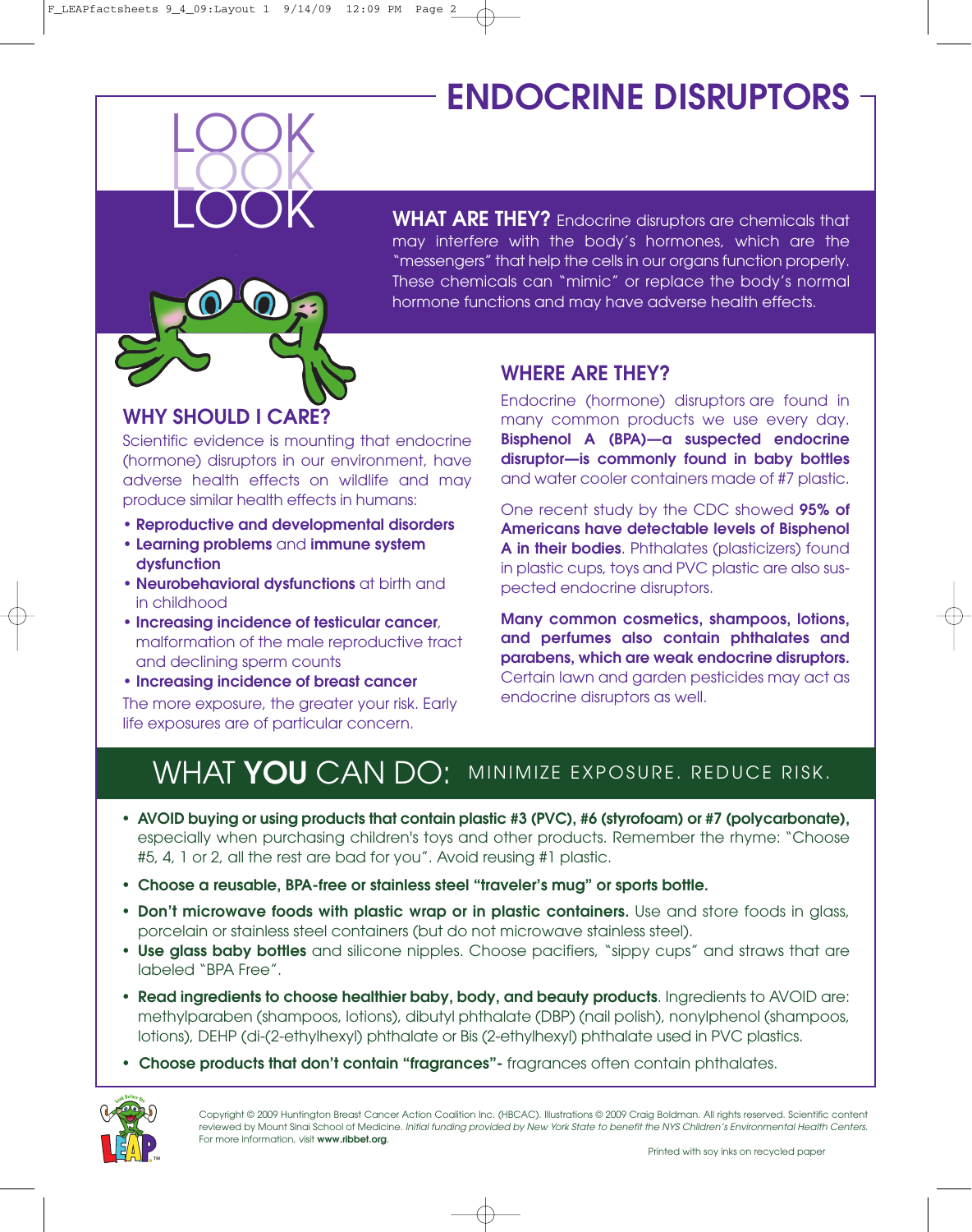# **AIR POLLUTION**



#### **WHY SHOULD I CARE?**

LOOK

LOOK LOOK

Air pollution can **decrease lung function and impact the cardiovascular, immune and respiratory systems**.

Air pollution is linked to **sudden infant death syndrome (SIDS)** and to **heart disease in the elderly**.

**Childhood asthma rates have more than doubled in the last twenty years.** Air pollution can worsen symptoms of asthma (such as wheezing and coughing). Poor air quality affects **children, the elderly and the chronically ill as well.**

#### **WHERE IS IT?**

Air pollution exists both indoors and outdoors. **Outdoors, fine particle pollution from burning fuels occurs year-round.** Ozone pollution is more prevalent during hot summer days and seasonal allergens often add to the problem.

**Indoor air pollution can result from smoking or the use of chemical cleaners** and perfumes, as well as excess dust. Tightly built homes or offices (with insufficient ventilation) can trap **fumes from paint, carpets and other furnishings which may contain formaldehyde** (a carcinogen and respiratory irritant) and other toxic irritants.

### WHAT YOU CAN DO: MINIMIZE EXPOSURE. REDUCE RISK.

- **• Help reduce outdoor pollution:** Drive less, walk more or use public transportation and carpools so you require less fuel to be burned. Use less electricity so power plants have to burn less as well.
- **• Observe air quality alerts** and monitor weather to avoid triggering asthma and allergy attacks.
- **• Avoid highly polluted areas,** such as busy streets and highways, whenever possible. When stuck in idling traffic, close windows and outside air vents – choose the "recycled air" vent option instead.
- **• Keep indoor air clean:** Don't smoke. Use natural cleaners. Open the windows to air out the house. Use low or Zero VOC (Volatile Organic Compound) paints.
- **• Choose solid wood flooring or washable natural rugs** instead of wall-to-wall or synthetic carpeting.
- **• Wash stuffed toys regularly.** Consider washing with bed linens or blankets. Use allergy-free mattress and pillow covers. Avoid purchasing overstuffed furniture and heavy draperies that tend to trap dust.
- **• Vacuum often, using a HEPA filtration system** which is properly maintained. Change or clean filters as directed.